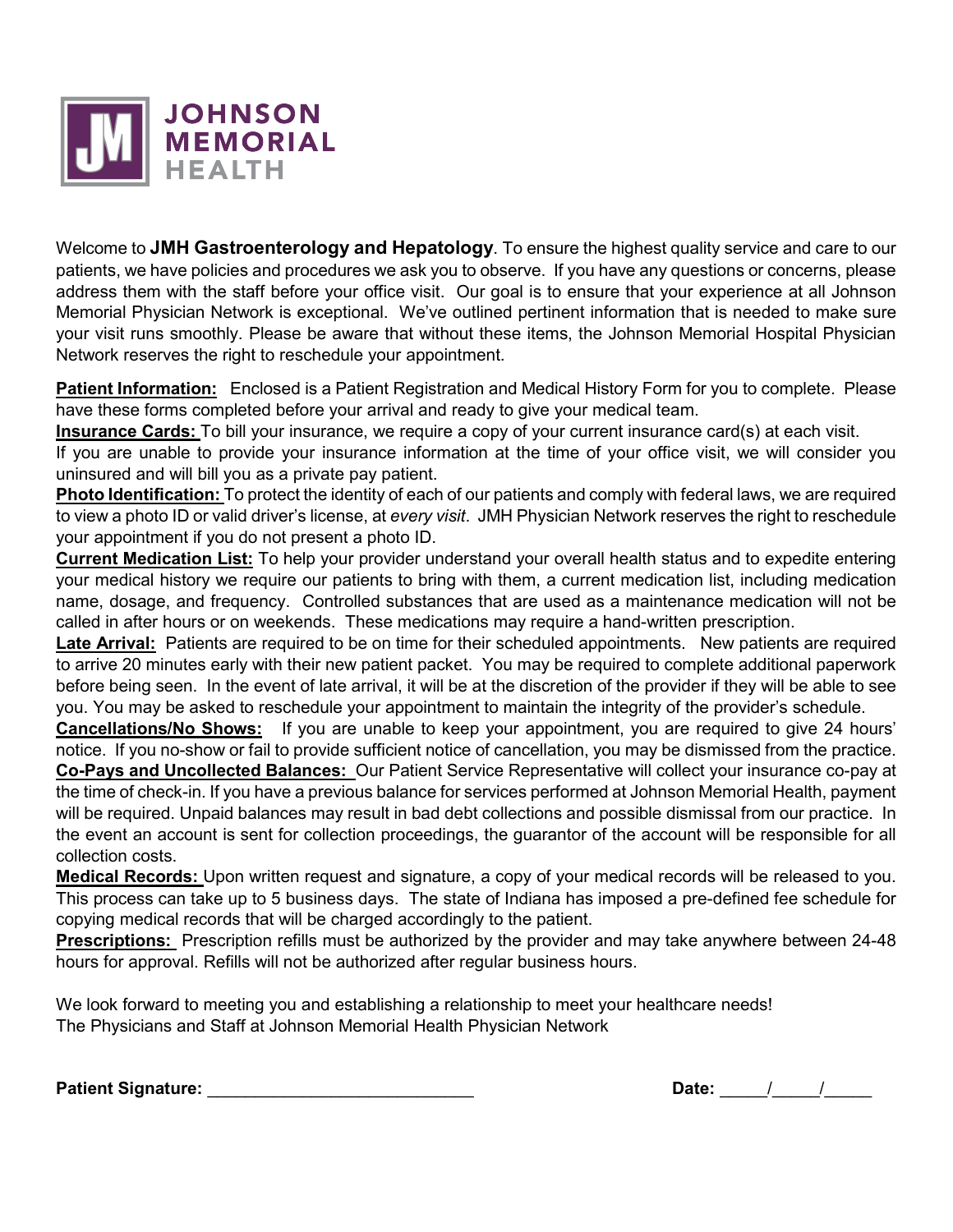## **COLONOSCOPY QUESTIONNAIRE**

I have been informed by **JMH Gastroenterology and Hepatology** that I am responsible for obtaining benefit information from my insurance company regarding coverage of colonoscopies. I am aware that insurance companies pay according to their own policies set forth for screening vs. diagnostic colonoscopies. I understand I am fully responsible for any and all charges for my colonoscopy that my insurance company may deny or not pay in full.

| <b>Patient Name:</b> | Date of Birth: |  |
|----------------------|----------------|--|
|                      |                |  |

Please answer all questions completely.

**1.** Please list any previous colonoscopies you have had, where they were performed and who performed them.

\_\_\_\_\_\_\_\_\_\_\_\_\_\_\_\_\_\_\_\_\_\_\_\_\_\_\_\_\_\_\_\_\_\_\_\_\_\_\_\_\_\_\_\_\_\_\_\_\_\_\_\_\_\_\_\_\_\_\_\_\_\_\_\_\_\_\_\_\_\_\_\_\_\_\_\_\_\_ \_\_\_\_\_\_\_\_\_\_\_\_\_\_\_\_\_\_\_\_\_\_\_\_\_\_\_\_\_\_\_\_\_\_\_\_\_\_\_\_\_\_\_\_\_\_\_\_\_\_\_\_\_\_\_\_\_\_\_\_\_\_\_\_\_\_\_\_\_\_\_\_\_\_\_\_\_\_

\_\_\_\_\_\_\_\_\_\_\_\_\_\_\_\_\_\_\_\_\_\_\_\_\_\_\_\_\_\_\_\_\_\_\_\_\_\_\_\_\_\_\_\_\_\_\_\_\_\_\_\_\_\_\_\_\_\_\_\_\_\_\_\_\_\_\_\_\_\_\_\_\_\_\_\_\_\_ \_\_\_\_\_\_\_\_\_\_\_\_\_\_\_\_\_\_\_\_\_\_\_\_\_\_\_\_\_\_\_\_\_\_\_\_\_\_\_\_\_\_\_\_\_\_\_\_\_\_\_\_\_\_\_\_\_\_\_\_\_\_\_\_\_\_\_\_\_\_\_\_\_\_\_\_\_\_

- **2.** If you are an established patient with our practice, please list any surgical procedures you have had since your last visit with us.
- **3.** Have you recently had a positive cologuard test or a positive hemoccult test? No \_\_\_\_\_\_ Yes\_\_\_\_\_\_ **If yes, when \_\_\_\_\_\_\_\_\_\_\_\_\_\_\_\_\_\_\_\_\_ Cologuard / Hemoccult**
- **4.** Do you have any problems with your bowels including rectal pain, bleeding, chronic diarrhea, constipation, or change in bowel habits? Yes / No **If yes, Please specify:**

**\_\_\_\_\_\_\_\_\_\_\_\_\_\_\_\_\_\_\_\_\_\_\_\_\_\_\_\_\_\_\_\_\_\_\_\_\_\_\_\_\_\_\_\_\_\_\_\_\_\_\_\_\_\_\_\_\_\_\_\_\_\_\_\_\_\_\_\_\_\_\_\_\_\_\_\_\_\_\_\_\_\_\_\_\_\_\_\_\_**

- **5.** Do you have a **PERSONAL** history of colon polyps or colon cancer? No Yes **If yes, Polyps / Cancer**
- **6.** Do you have a **FAMILY** history of colon polyps or colon cancer? No \_\_\_\_\_\_ Yes\_\_\_\_\_\_ **If yes, Polyps / Cancer**
- **7.** Please check if you have or have had any of these conditions: Hypertension \_\_\_\_\_\_ Diabetes\_\_\_\_\_ Stroke \_\_\_\_\_ Heart attack\_\_\_\_\_ Kidney Disease **Other**

**8.** Do you have kidney failure or follow a sodium restricted diet? No **the assuments** Yes

**9.** List all current medications and dosages:

**10.** Are you currently taking any blood thinners including aspirin? No \_\_\_\_\_\_ Yes\_\_\_\_\_ Name of blood thinner and prescriber:

 $\mathcal{L}_\mathcal{L} = \{ \mathcal{L}_\mathcal{L} = \{ \mathcal{L}_\mathcal{L} = \{ \mathcal{L}_\mathcal{L} = \{ \mathcal{L}_\mathcal{L} = \{ \mathcal{L}_\mathcal{L} = \{ \mathcal{L}_\mathcal{L} = \{ \mathcal{L}_\mathcal{L} = \{ \mathcal{L}_\mathcal{L} = \{ \mathcal{L}_\mathcal{L} = \{ \mathcal{L}_\mathcal{L} = \{ \mathcal{L}_\mathcal{L} = \{ \mathcal{L}_\mathcal{L} = \{ \mathcal{L}_\mathcal{L} = \{ \mathcal{L}_\mathcal{$  $\mathcal{L}_\mathcal{L} = \{ \mathcal{L}_\mathcal{L} = \{ \mathcal{L}_\mathcal{L} = \{ \mathcal{L}_\mathcal{L} = \{ \mathcal{L}_\mathcal{L} = \{ \mathcal{L}_\mathcal{L} = \{ \mathcal{L}_\mathcal{L} = \{ \mathcal{L}_\mathcal{L} = \{ \mathcal{L}_\mathcal{L} = \{ \mathcal{L}_\mathcal{L} = \{ \mathcal{L}_\mathcal{L} = \{ \mathcal{L}_\mathcal{L} = \{ \mathcal{L}_\mathcal{L} = \{ \mathcal{L}_\mathcal{L} = \{ \mathcal{L}_\mathcal{$  $\mathcal{L}_\mathcal{L} = \{ \mathcal{L}_\mathcal{L} = \{ \mathcal{L}_\mathcal{L} = \{ \mathcal{L}_\mathcal{L} = \{ \mathcal{L}_\mathcal{L} = \{ \mathcal{L}_\mathcal{L} = \{ \mathcal{L}_\mathcal{L} = \{ \mathcal{L}_\mathcal{L} = \{ \mathcal{L}_\mathcal{L} = \{ \mathcal{L}_\mathcal{L} = \{ \mathcal{L}_\mathcal{L} = \{ \mathcal{L}_\mathcal{L} = \{ \mathcal{L}_\mathcal{L} = \{ \mathcal{L}_\mathcal{L} = \{ \mathcal{L}_\mathcal{$ 

**PATIENT SIGNATURE DATE**

\_\_\_\_\_\_\_\_\_\_\_\_\_\_\_\_\_\_\_\_\_\_\_\_\_\_\_\_\_\_\_\_\_\_\_\_\_\_\_\_\_\_\_\_\_ \_\_\_\_\_\_\_\_\_\_\_\_\_\_\_\_\_\_\_\_\_\_\_\_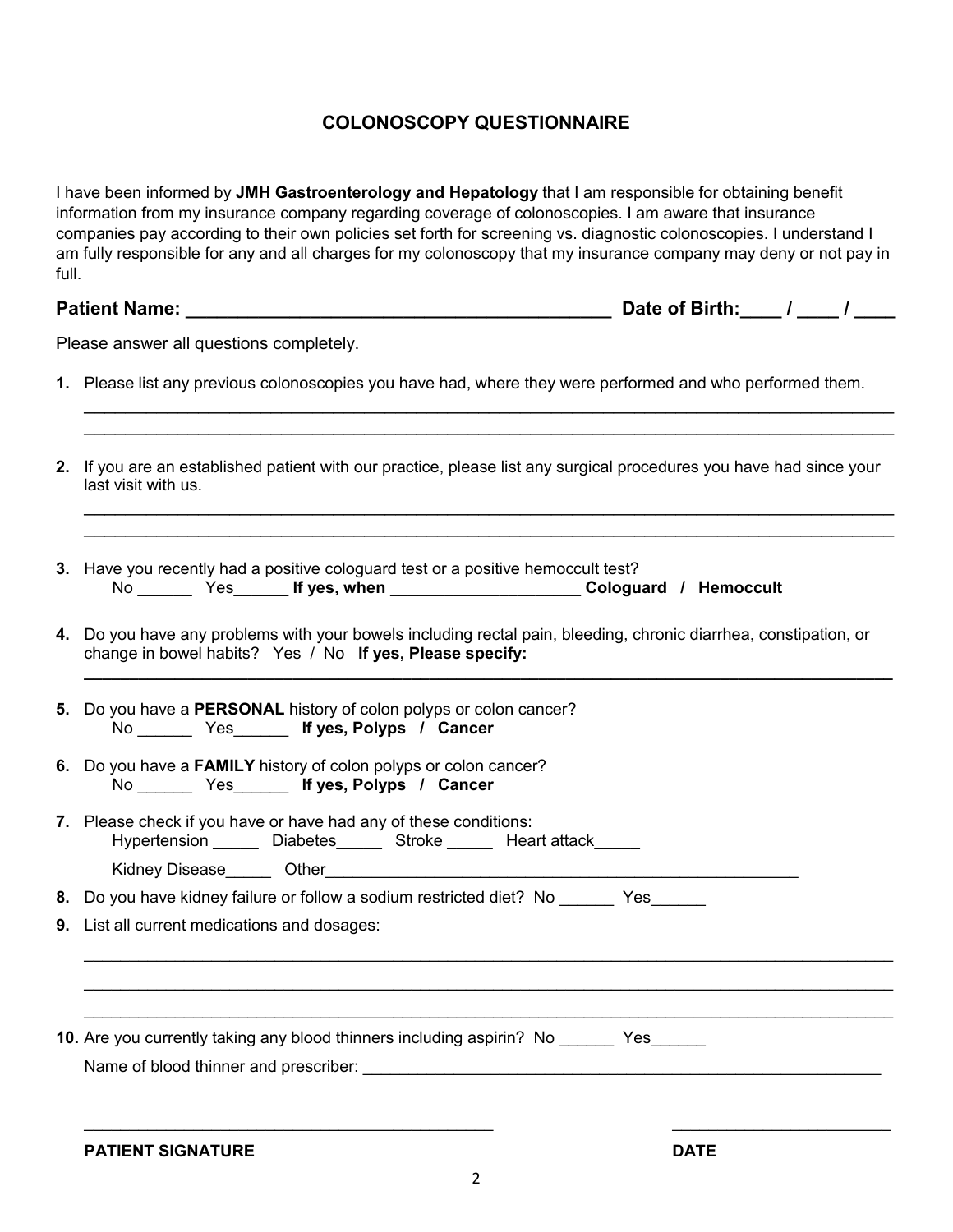## **DEMOGRAPHICS**

| Today's Date:                                                                                                             |                                      |                              | <b>JMH Gastroenterology and Hepatology</b> |                                                             |       |             |
|---------------------------------------------------------------------------------------------------------------------------|--------------------------------------|------------------------------|--------------------------------------------|-------------------------------------------------------------|-------|-------------|
| <b>PATIENT INFORMATION</b>                                                                                                |                                      |                              |                                            |                                                             |       |             |
| <b>Patient Last Name:</b>                                                                                                 | First:                               |                              | Middle:                                    |                                                             |       | Prefix:     |
|                                                                                                                           |                                      |                              |                                            |                                                             |       |             |
| Street Address/City/State/Zip:                                                                                            | Home Phone:                          |                              | Cell Phone:                                |                                                             |       | Work Phone: |
|                                                                                                                           |                                      |                              |                                            |                                                             |       |             |
|                                                                                                                           |                                      |                              |                                            |                                                             |       |             |
| Primary Care Physician:                                                                                                   |                                      | DOB:                         |                                            |                                                             | SSN:  |             |
| Sex:                                                                                                                      |                                      | <b>Marital Status:</b>       |                                            |                                                             |       |             |
| Referring Physician:<br>Race:                                                                                             |                                      |                              |                                            |                                                             |       |             |
| African-American Asian                                                                                                    | Ethnicity:                           |                              |                                            | Language of Preference:                                     |       |             |
| Hispanic ____ Native-American<br>__ White ____Other                                                                       |                                      | Hispanic ___ Non-Hispanic    |                                            |                                                             |       |             |
|                                                                                                                           |                                      |                              |                                            |                                                             |       |             |
|                                                                                                                           |                                      | <b>PATIENT PORTAL</b>        |                                            |                                                             |       |             |
| [ ] I want access to the JMH Patient Portal (email address required)<br>[] I do NOT want access to the JMH Patient Portal |                                      |                              |                                            |                                                             |       |             |
| Personal Email Address:                                                                                                   |                                      |                              |                                            |                                                             |       |             |
|                                                                                                                           | <b>RESPONSIBLE PARTY INFORMATION</b> |                              |                                            |                                                             |       |             |
| Person responsible for bill:                                                                                              |                                      |                              |                                            | Relationship to Patient (If other than self)                |       |             |
|                                                                                                                           |                                      |                              |                                            |                                                             |       |             |
| Address if different from Patient:                                                                                        |                                      |                              |                                            |                                                             |       |             |
|                                                                                                                           |                                      |                              |                                            |                                                             |       |             |
| Employer Name:                                                                                                            |                                      | Employer Address & Phone:    |                                            |                                                             |       |             |
|                                                                                                                           |                                      | <b>INSURANCE INFORMATION</b> |                                            | Please check this box if you do NOT have insurance coverage |       |             |
| Primary Ins:                                                                                                              |                                      |                              | Secondary Ins:                             |                                                             |       |             |
| Identification #                                                                                                          |                                      |                              | Identification #                           |                                                             |       |             |
| Subscriber's Name:                                                                                                        |                                      |                              | Subscriber's Name:                         |                                                             |       |             |
| Group #                                                                                                                   |                                      |                              | Group #                                    |                                                             |       |             |
| <b>Subscriber's DOB:</b>                                                                                                  |                                      |                              | <b>Subscriber's DOB:</b>                   |                                                             |       |             |
| Patients Relation to Subscriber:                                                                                          |                                      |                              | Patients Relation to Subscriber:           |                                                             |       |             |
| <b>Subscriber's SSN:</b>                                                                                                  |                                      |                              | <b>Subscriber's SSN:</b>                   |                                                             |       |             |
| ** If Patient is a minor:                                                                                                 |                                      |                              | ** If Patient is a minor:                  |                                                             |       |             |
| Father's Name:                                                                                                            |                                      |                              | Mother's Name:                             |                                                             |       |             |
| Date of Birth:<br>Date of Birth:<br><b>ADDITIONAL INFORMATION</b>                                                         |                                      |                              |                                            |                                                             |       |             |
| <b>Emergency Contact Name:</b><br>Phone:                                                                                  |                                      |                              |                                            |                                                             |       |             |
| Relationship to Patient:                                                                                                  |                                      |                              |                                            |                                                             |       |             |
| Pharmacy Name:<br>Phone Number:                                                                                           |                                      |                              |                                            |                                                             |       |             |
|                                                                                                                           |                                      |                              |                                            |                                                             |       |             |
| I CERTIFY THAT THE INFORMATION I HAVE PROVIDED IS ACCURATE AND CURRENT:                                                   |                                      |                              |                                            |                                                             |       |             |
| Signature of patient or responsible party:                                                                                |                                      |                              |                                            |                                                             | Date: |             |
|                                                                                                                           |                                      |                              |                                            |                                                             |       |             |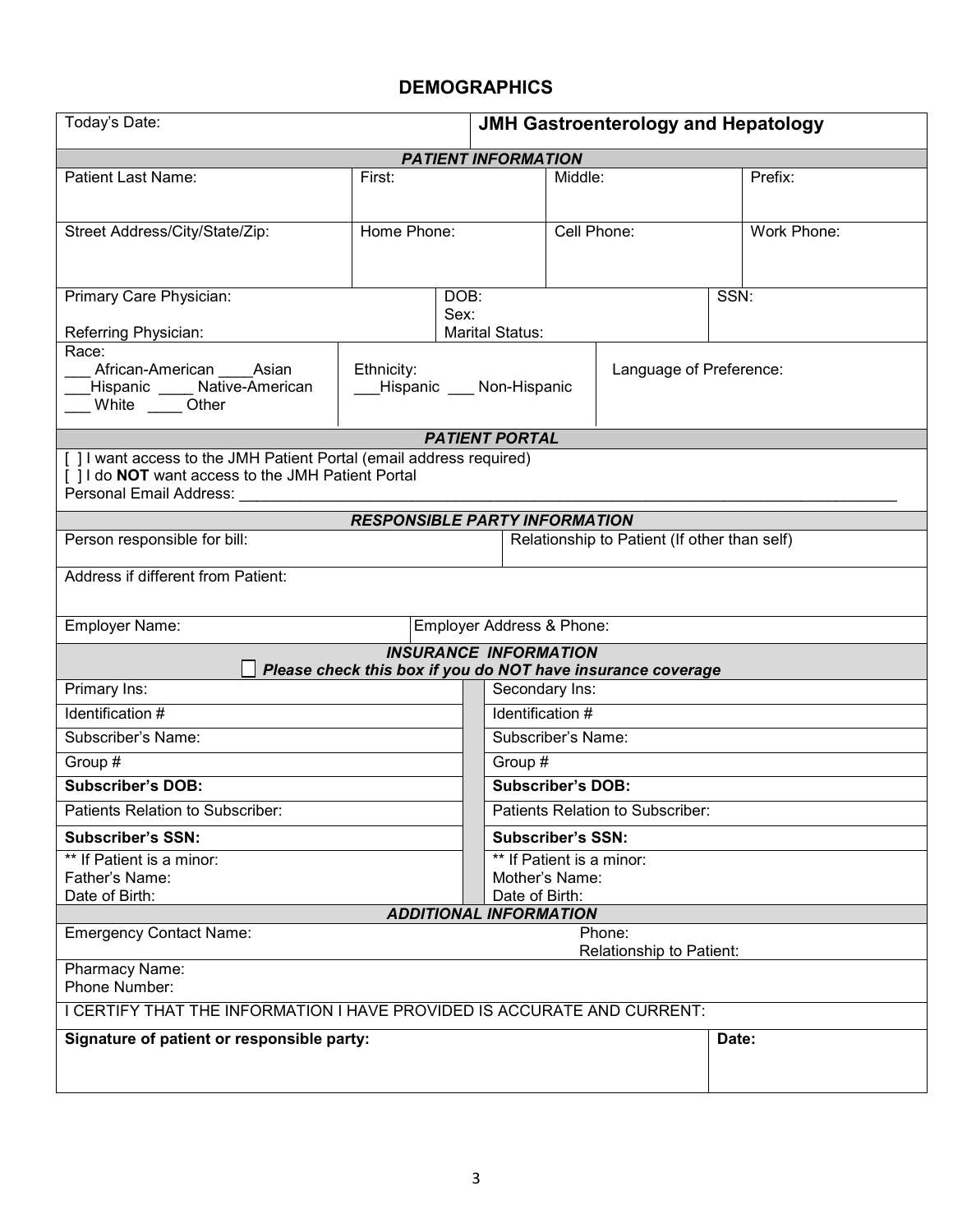

 Johnson Memorial Health Physician Network **Gastroenterology** 

(Print Name)

Patient Name: \_\_\_\_\_\_\_\_\_\_\_\_\_\_\_\_\_\_\_\_\_\_\_\_\_ Date of Birth: \_\_\_\_\_/\_\_\_\_\_/\_\_\_\_\_

Date:  $\frac{1}{\sqrt{2\pi}}$ 

| <b>Medication Name</b> | Strength | <b>Frequency Taken</b> |
|------------------------|----------|------------------------|
|                        |          |                        |
|                        |          |                        |
|                        |          |                        |
|                        |          |                        |
|                        |          |                        |
|                        |          |                        |
|                        |          |                        |
|                        |          |                        |
|                        |          |                        |
|                        |          |                        |
|                        |          |                        |
|                        |          |                        |
|                        |          |                        |
|                        |          |                        |
|                        |          |                        |